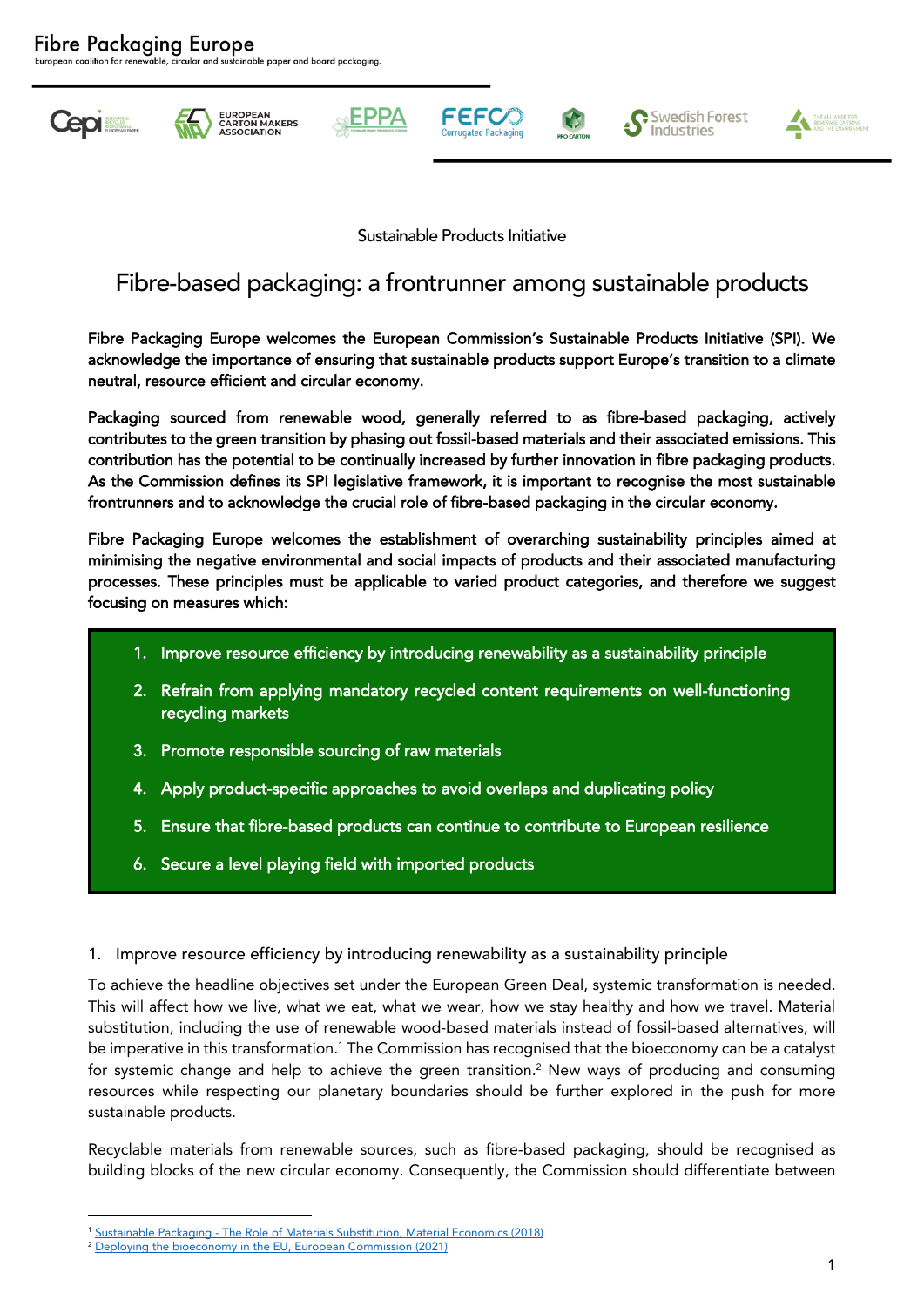fossil-based primary raw materials and renewable raw materials. To achieve climate neutrality by 2050, fossil resources will need to remain in the ground and the emissions from sourcing and manufacturing all products must be reduced. As such, we recommend that renewability be included as a sustainability principle under the Sustainable Products Initiative in order for EU policy to promote the phasing out of fossil-based products by switching to a green renewable economy.

## 2. Refrain from applying mandatory recycled content requirements on well-functioning recycling markets

Preserving the material value of extant products is crucial to achieve increased circularity. In 2020, 56.1 million tonnes of paper and board were collected and recycled in Europe, and paper packaging has the highest recycling rate among packaging materials, with 84.2% in the EU.<sup>3</sup> The market for recycled paper and board as a secondary raw material is already well-developed in Europe. For example, corrugated cardboard packaging contains on average 89% recycled content.<sup>4</sup> The existing market demand allows the industry to recycle paper and cardboard and reuse the fibre in industry segments where they are needed.

Fibre-based packaging needs recycled fibres and a continuous flow of fresh fibres into the recycling loop. In this context, we strongly believe that the introduction of an EU-wide mandatory requirement for recycled content in fibre-based packaging would challenge an industry which already leads in recycling, as collected material would be artificially diverted to be used to certain products and regions, leading to secondary material shortages for other products or regions.

An EU-wide mandatory requirement applied on fibre-based packaging would only increase transport-related costs and emissions by shipping waste materials across Europe which otherwise could be fully recycled at their source. Ultimately, mandatory requirements would inevitably constrain the market and reduce consumer choice. Paper and cardboard recycling would be better supported by further developing highquality separate collection and sorting systems to further increase recycling rates.

#### 3. Promote responsible sourcing of raw materials

To be truly sustainable, products need to be sustainably sourced. EU legislation should therefore promote the use of sustainably sourced raw materials in products, including packaging. Fibre-based packaging originates from sustainably managed forests, guided by EU and national forest regulations, as well as marketbased certification systems such as the Forest Stewardship Council (FSC) and the Programme for the Endorsement of Forest Certification (PEFC). Sustainable forest management is multifunctional and continuously strives to find equilibrium between for biodiversity preservation, climate protection and economic output.

Thanks to sustainable forest management, Europe can proudly claim that it currently has more forest resources than it did a century ago, with the forest area in Europe growing by 19.3 million hectares over the last 30 years.<sup>5</sup> Total wood harvesting in the EU accounts for less than the annual growth rate of forests, thereby actively increasing the carbon stock of our forests and helping to preserve biodiversity.

## 4. Apply product-specific approaches to avoid overlaps and duplicating policy

Different products serve different purposes and have different sustainability impacts. It is therefore important to recognise that a one-size-fits-all approach will not be effective in delivering the needed systemic change.

For this reason, further product specific approaches should be addressed by dedicated legislative frameworks, such as the Packaging and Packaging Waste Directive (PPWD) for packaging. Care should be taken to avoid overlaps with duplicative legislation.

<sup>&</sup>lt;sup>3</sup> [Recycling rate of packaging waste by type of packaging, EU27, Eurostat \(2018\)](https://ec.europa.eu/eurostat/databrowser/bookmark/d73804e4-e7d8-464d-9d5d-c9f1019d3fcf?lang=en)

<sup>4</sup> [European Database for Corrugated Board Life Cycle Studies, FEFCO \(2018\)](https://www.fefco.org/2018-european-database-corrugated-board-life-cycle-studies-revised)

<sup>5</sup> [The State of Europe's Forests, Forest Europe \(2020\)](https://foresteurope.org/wp-content/uploads/2016/08/SoEF_2020.pdf)